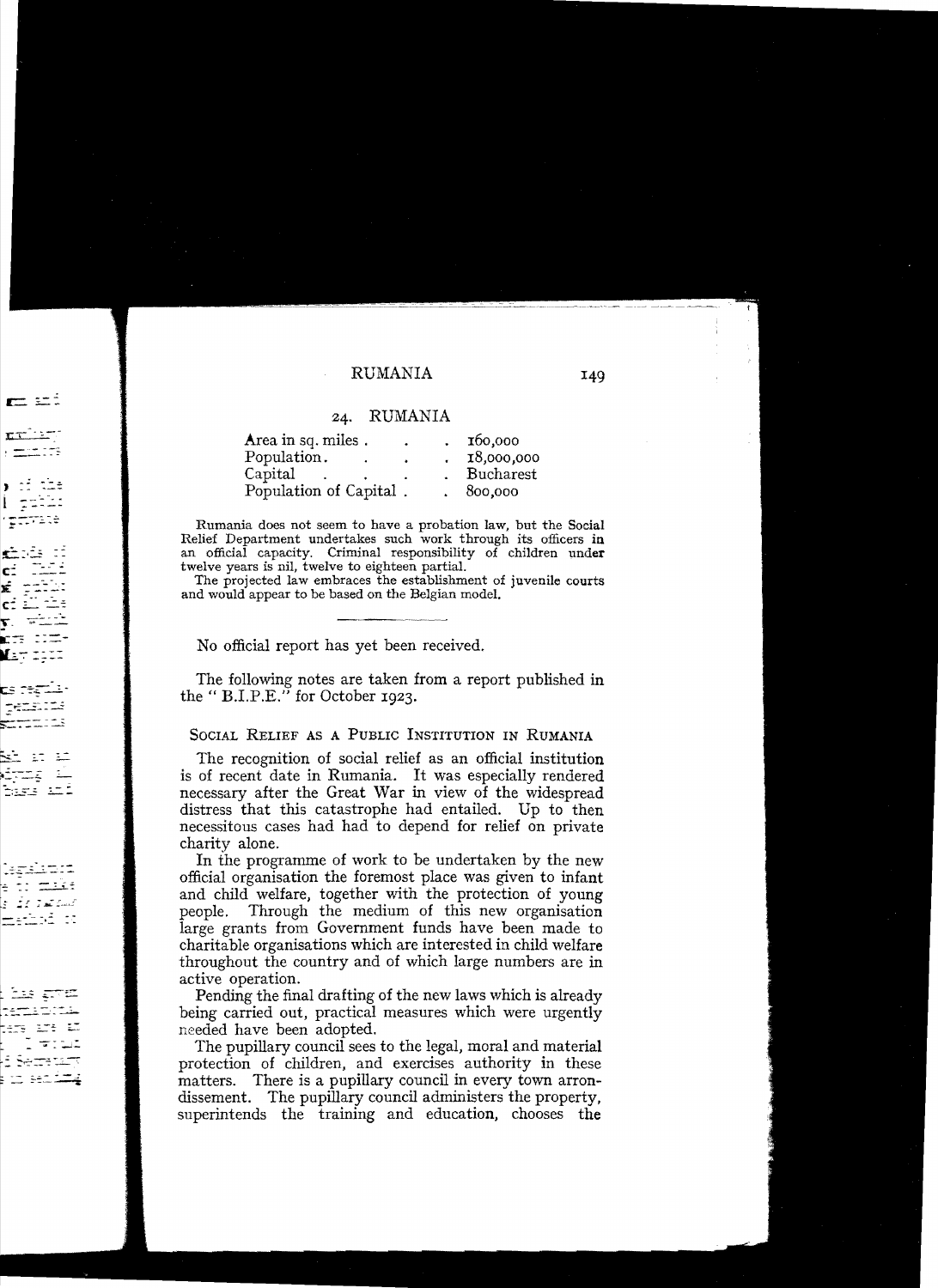guardian, supervises the guardian in the discharge of his or her duty even in the case of a natural guardian, for example, the mother. The pupillary council also looks after children whose parents are alive, but are prevented from seeing to the upbringing of their children, by reason of illness, stress of circumstances, arrest, etc. An appeal may be made from the decisions of the pupillary councils in the first case, to the Urban and Rural Administrative Commission, thence to the Minister of the Interior.

*Propaganda* Work.~In order to acquaint the public, both in towns and country districts, with the counsels, examples and precepts which have a bearing on social service, the Central Direction of the Social Relief Department has established a propaganda service in connection with the direction of child welfare and women protection work. The publications have been printed and distributed free of cost, e.g.

- " Advice to Children."
- " Child Welfare."
- " Alcoholism."
- " Tabulated Advice."
- "The Mother's Ten Commandments."
- " Calendar for 1923:' etc.

*War Orphans.-The* Society for the Protection of War Orphans was founded in 1917, thanks to the initiative of Mme. Olga Sturdza, who was its first president. The aim of this society is to train and educate as many war orphans as possible by finding room for them in orphanages, or by helping them should they remain in their own homes or with friends, or by entrusting them to the care of trustworthy and respectable persons who give a written undertaking to bring them up at their own expense under the supervision of the committee.

*Legislation.-In* the Bill which has been introduced into our Parliament provision has been made for the three following fundamental principles relating to child welfare:

(I) Physical protection and training of children.

(2) Moral protection and training of children.

(3) Social protection and training of children.

The first principle includes medical atiendance for the newly born infant; the spreading of the knowledge of child care amongst all the different classes of society; an efficient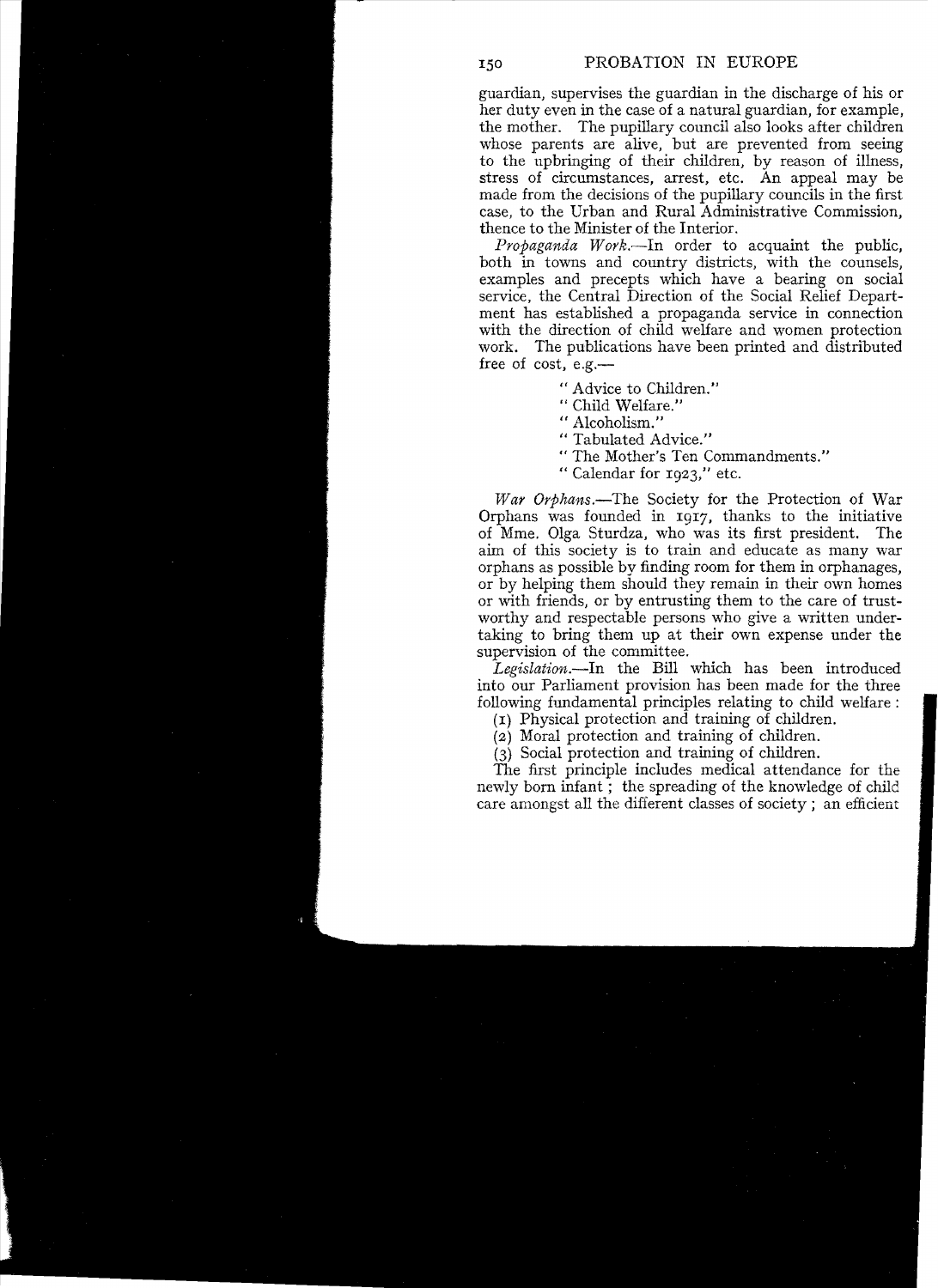organisation to secure the protection of foundling children, whether maintained or not by the commune; the protection given to female workers during their pregnancy and after their confinement; the improvement of canteens, school colonies, crèches and other institutions for children; the provision of bathing accommodation in schools and other establishments and all efforts to popularise gymnastics and a knowledge of hygiene in schools.

The second principle includes the meeting together of families for instructive purposes, close co-operation between the school and the Church; the regulating of pornographic editions, cinema shows and unbecoming behaviour in the streets

The third comprises the reform of the laws relating to enquiries to determine the paternity of a child. Measures have already been taken in that direction in Transylvania. 'Moreover, this principle includes the reform of the Penal Code relating to the punishment of delinquent minors, the introducing of an educative correctional system, and the establishment of juvenile courts.

The protection of children who are ill-treated by their parents and the regulation of child labour in factories and certain other trades are guaranteed by the establishment of State guardianship.

*Reformatory Schools.-The* law for the suppression of vagrancy and mendicity which was framed in 1921, and very shortly afterwards came into operation, has produced most satisfactory results. A special chapter deals with juvenile vagrancy. Children under eighteen who are proven to be habitual beggars or vagrants, or exercising a calling incompatible with their age or aptitudes, are put at the disposal of the Social Relief Department. The case having been previously heard and decided, and an order of the Court obtained, such children are committed to a reformatory until either they come of age, are married, or have to begin their time of military service.

The Social Relief Department may entrust such children to be trained to a philanthropic institution subventioned by the State, a formal undertaking having previously been given that such training shall be under the supervision of the Department and of the tribunal having cognisance in the matter.

A child may be committed to a reformatory at the request